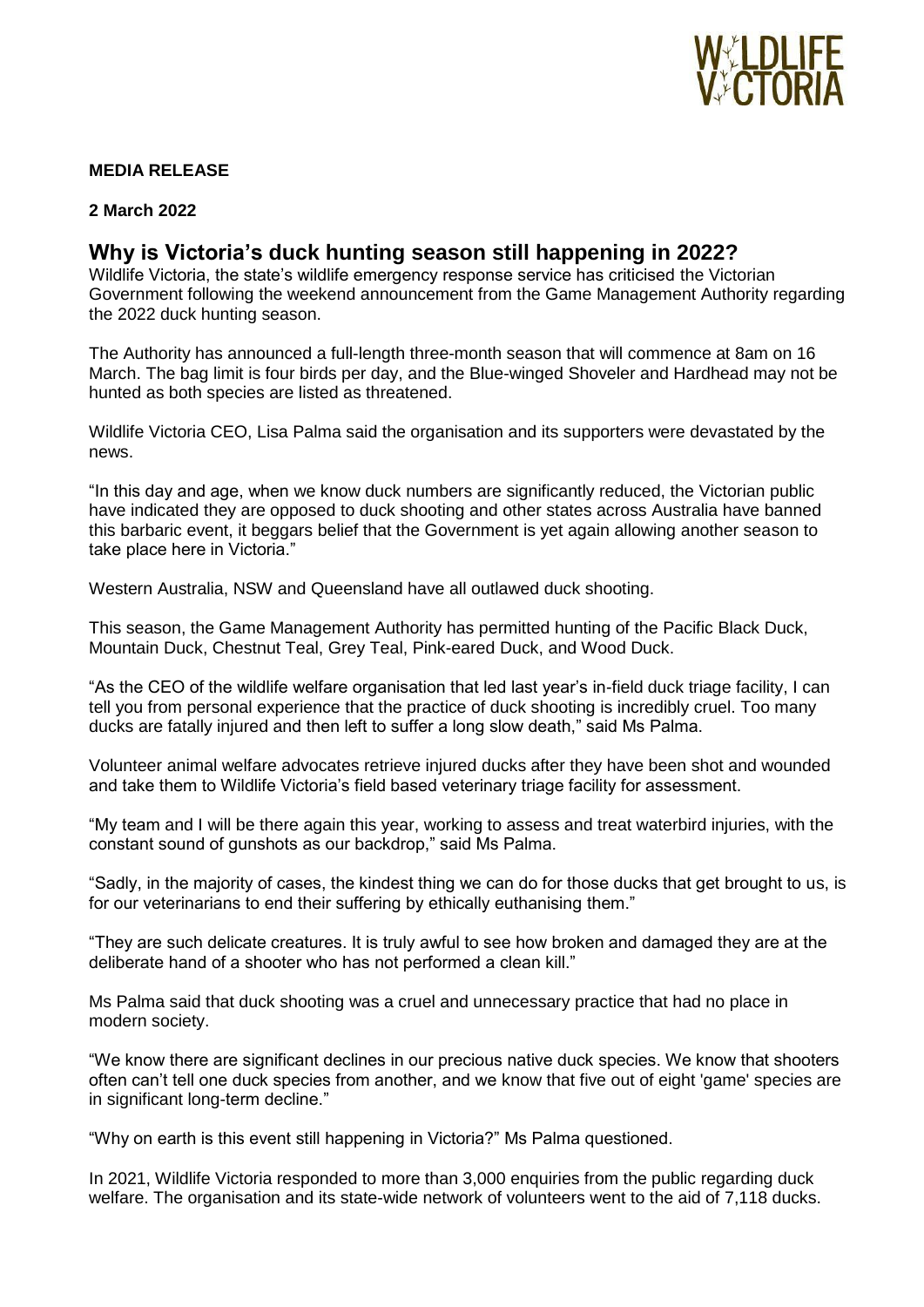#### **Dr Natasha Bassett's reflections on attending duck hunting season**

*I'm a veterinarian that has regularly attended the opening of Victoria's duck hunting season for years. This year is my eighth season. Last year I attended as Wildlife Victoria's Lead Triage Vet.* 

*Even amongst my fellow veterinarians, aversion to the task of fronting up and bearing witness to the catastrophic fallout from this so-called 'sport' remains high. If not aversion, then at the least, apathy. I understand this. Until 2015, my first year in the triage vet role, I suppose I was like many other Victorians that had no idea what went on across Victoria's public and private wetlands for 90 days of*  each year. Actually, I wouldn't have known a native duck from any other. I suppose without thinking, *I bought into the rhetoric of 'management' of native species – that someone, somewhere, knew best and that if 'they' allowed native ducks to be shot, then who was I to question this?*

*The only reason I went to the wetlands in the first place was due to a personal appeal from a vet nurse I worked with who had volunteered in the triage tent for the past 20 years. They were desperate for a vet, she said. She would look after me in the field and show me the ropes. So I arrived on the wetlands with a full vet kit and but no idea. Now I'm a little more clued in but the sense of shock I feel as a vet is fresh, every year.*

*The opening shots are the worst. All I can think as I look out across the water and dawn sky is how beautiful it all is, how peaceful. There is only a slight sense of foreboding as you pick out the figures of shooters waiting in the water. When the first volley starts, we watch but it's hard not to turn away. A few birds plummet like stones – clean kills, lucky them. The worst is watching a duck skip a beat in flight, slowly drop altitude, but still make it out and over these wetlands to some remote location where it will later die a slow death from infection or predation as it loses the capacity to stay afloat or fly. Some drop altitude more quickly and make for the reeds. To watch them struggle to get to cover in their shock and confusion, beating helplessly against the water, well, it makes me sick. The brutality is compounded by triumphant whooping of shooters, by the fact they clearly don't care about the suffering, that they may indeed even enjoy it.* 

*For the birds that make it into the triage tent thanks to the dedication and courage of the rescuers in the water and on the shoreline, the outcome is usually not great. Any bird who can be caught is never in a good way, though without our intervention they would survive for days or weeks afterwards before succumbing to their injuries. When they come into triage, they have an expression that I can only describe as bewilderment. One minute they were flying, the next – this. We part the glistening down on gently and slide in a sedative injection to ease the next part of the process. Once they are anaesthetised we assess their injuries - what is repairable, what bears a poor prognosis for a wild bird dependent on flight and wading ability to survive and thrive.* 

*Each individual shot pellet seems so small, so puny. But the typical picture we see is this – one shot shatters a hock or wrist joint, then higher up fractures the femur or the humerus or shoulder, then there are few peppering the main organs or lodged in the lungs and air sacs… or you get one wedged behind the eye or shattering the delicate structures of the bill. Add each of the bits of damage up from each of these puny pellets and you get a death sentence that gets paid in full only after days of suffering. Shotguns are not nice. The damage they do when fired into a flock of fast moving birds is wantonly brutal. There is no sportsmanship to this. There is some sense of relief in being able to assist a humane death by lethal injection, but the strain this puts on our vet team is profound because the whole situation is So Damn Unnecessary.* 

*Whilst other states have banned this 'sport', the travesty prevails here. I truly believe that if Victorians knew the extent of the animal cruelty and sheer wastefulness involved with this so-called sport, it would end now. Premier Bob Carr wrote to our own Dan Andrews in 2019, encouraging him to do the very same. And yet, despite the fact that the numbers of active shooters in this state falls year upon year, we still have this travesty where a group of people is allowed to run amok in areas that would normally be protected, aiming at (though usually not cleanly dispatching) species that would ordinarily be protected.* 

*Each duck that passes through our hands and into a body bag is grieved by the team, though sometimes we are too busy at that moment to do more than jot some details down, and capture photos documenting the injuries. We invite the media into the tent to bear witness and many of them*